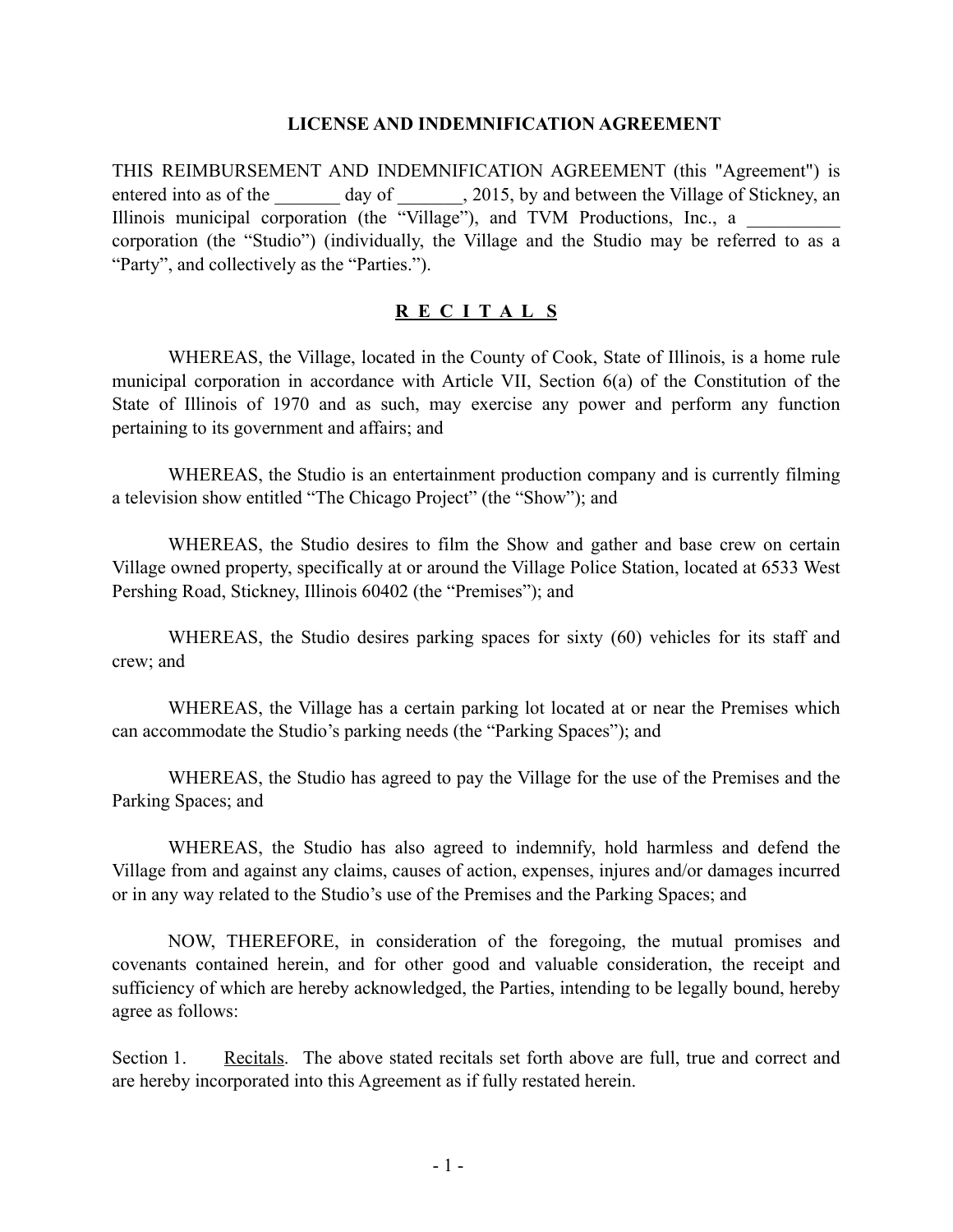Section 2. License. Subject to the terms, conditions and limitations contained in this Agreement, the Village hereby grants to Studio a non-exclusive, temporary license to use the Premises during the Term (as defined below) to film the Show (the "License"). The License shall include the right to enter upon the Premises, to bring equipment thereon, to erect thereon temporary motion picture structures and sets in order to use the Premises for the purpose of making sill and motion pictures, commercials, trailers and soundtrack recordings (individually and collectively, the "Recordings") in connection with the Show. The License shall include the use of the interior and exterior of the Premises, specifically including the lock-up and interrogation areas of the Premises. The License shall not include the use of names, signs, or verbiage obtained in or through the Recordings. The Studio may not use such names, signs, or verbiage without the express written permission of the Village. The License is revocable at will by the Village.

Section 3. Parking License. Subject to the terms, conditions and limitations contained in this Agreement, the Village hereby grants to Studio a non-exclusive, temporary license to use the Parking Spaces for parking for the Studio's crew and staff members during the Term (as defined below) (the "Parking License"). All vehicles parked in the Parking Spaces or on Village owned property shall be parked at the sole risk of the owner, and the Village assumes no responsibility for any damage to, theft of or loss of vehicles. The Parking License is revocable at will by the Village.

Section 4. Effective Date. The effective date of this Agreement shall be the date set forth at the beginning of this Agreement ("Effective Date").

Section 5. Term of Agreement. The term of this Agreement shall be from a.m. until p.m. on October 20, 2015 (the "Term"), unless otherwise terminated.

Section 6. Payment. The Studio agrees to pay the Village five thousand and no/100 U.S. dollars (\$5,000.00) for the Village's grant of the License and the Parking License. Such payment shall be made payable to the Village of Stickney and shall be remitted to the Village within fortyeight (48) hours after the end of the Term.

Section 7. Termination At Will by the Village. Notwithstanding anything else to the contrary, the Village, in its sole, absolute and exclusive discretion, with or without cause, may terminate this Agreement at any time.

Section 8. Studio's Duties. In addition to the Studio's other duties, responsibilities and obligations as described herein: (A) the Studio shall be responsible for the repair, maintenance and/or costs thereof of any damage to any Village property, including the Premises and the Parking Spaces, or injury to any Village employee which is caused by the Studio, its members, invitees, employees and guests; (B) the Studio, the Studio's guests, employees, independent contractors, officials, agents, representatives and invitees shall abide by and observe all rules and regulations established, from time to time, by the Village and shall comply with any and all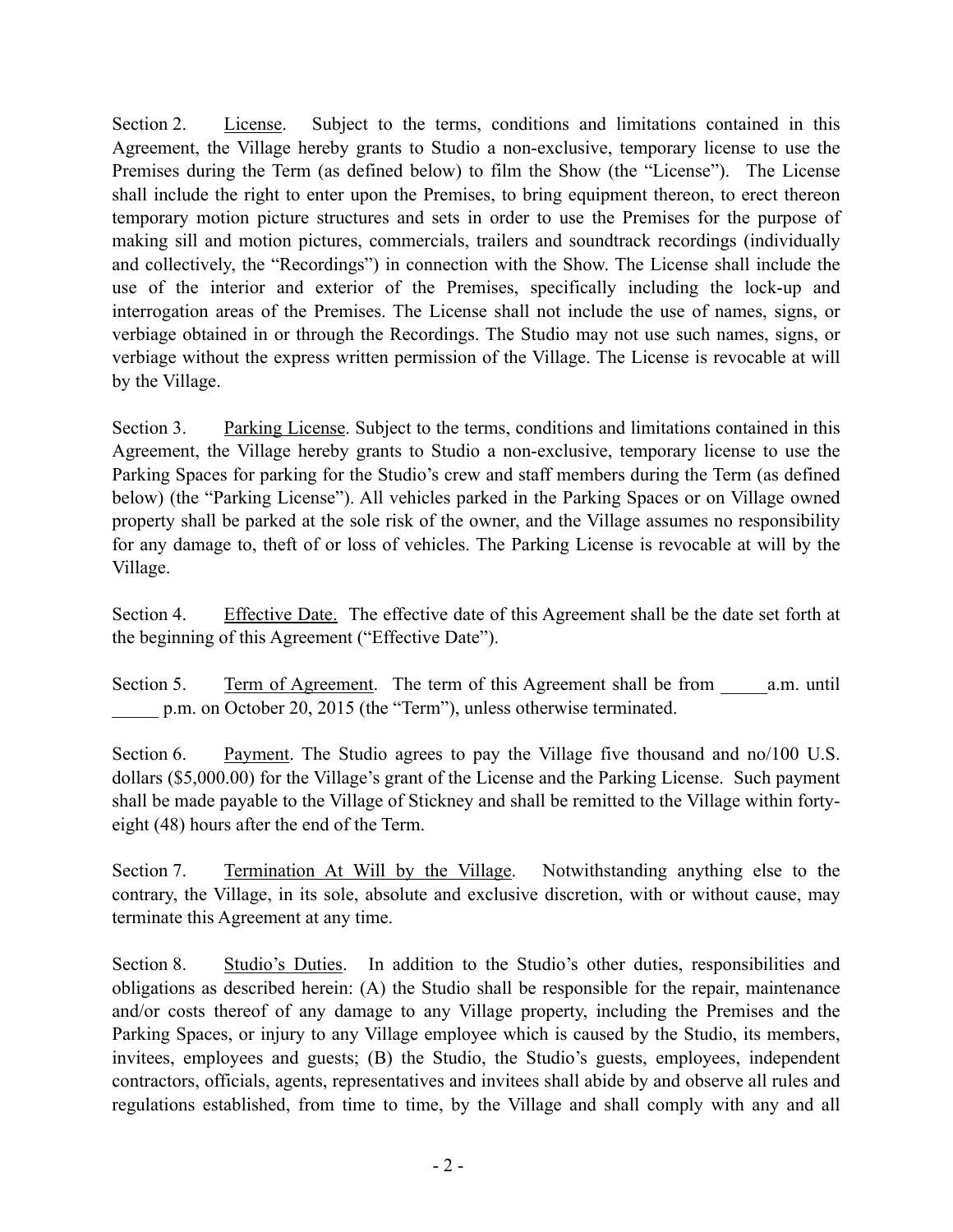applicable federal, state and local laws, statutes, ordinances, orders, rules and regulations, now or hereafter in effect; (C) the Studio shall park its vehicles and/or trucks in the Parking Spaces or in other legal parking spaces; and (D) when not filming the Show, the Studio shall use reasonable efforts to minimize any blockage or vehicle back up on any Village right-of-ways during the Term.

Section 9. Authorizations. The Studio represents and warrants for the benefit of the Village that the Studio has obtained and shall maintain all required authorizations, licenses and registrations (collectively, the "Authorizations") required to engage in the activities described herein, including, without limitation, all authorizations and registrations required to conduct business in Illinois in compliance with the Business Corporations Act of 1983 (805 ILCS 5/1.01 et seq.). The Studio shall indemnify and hold harmless the Village, its elected and appointed officials, directors, employees, attorneys and agents of, from, and against any costs, expenses, claims, or causes of action arising in connection with the Studio's failure to obtain and maintain the Authorizations during the Term.

Section 10. Indemnification. Notwithstanding anything else to the contrary, the Studio agrees to defend, indemnify and hold the Village, its past, present and future elected officials, trustees, officers, employees, agents, representatives, attorneys, servants, successors and assigns harmless from and against any loss, liability, cost, damage, injury, or expense (including reasonable attorneys' fees and court costs) that occurred or is alleged to have occurred in whole or in part in connection with the filming of the Show, the License, the Parking License or this Agreement. The Studio further releases, discharges, covenants not to sue and waives the Village, its past, present and future elected officials, trustees, officers, employees, agents, representatives, attorneys, servants, successors and assigns from and against any and all losses, liabilities, costs, damages, injuries, claims, demands, action or causes of action of every nature and character whatsoever that arose, in whole or in part, out of the filming of the Show*,* the License, the Parking License or this Agreement.

Section 11. Insurance. At all times during this Agreement and as a condition to the Agreement, the Studio shall procure and deliver to the Village, at the Studio's sole cost and expense, and shall maintain in full force and effect until the termination or expiration of this Agreement, a policy or policies to be approved by the Village including commercial general liability insurance, property insurance, automobile liability insurance, and other standard industry insurance in amounts of not less than One Million and No/100 U.S. Dollars (\$1,000,000.00) for each occurrence and Three Million and No/100 U.S. Dollars (\$3,000,000.00) in the aggregate. The Studio shall list the Village under the general liability insurance policy as an additional insured as follows: "ADDITIONAL INSUREDS: Village of Stickney, its elected or appointed officials, officers, directors, agents, attorneys and employees." Said insurance shall explicitly protect said additional insureds for vicarious liability, and shall stipulate that the insurance afforded shall be primary insurance and that any insurance carried by the Village, or by its agents or employees, shall be excess and not contributory insurance to that provided by the Studio. Prior to the start of the Term, the Studio shall furnish to the Village a certificate of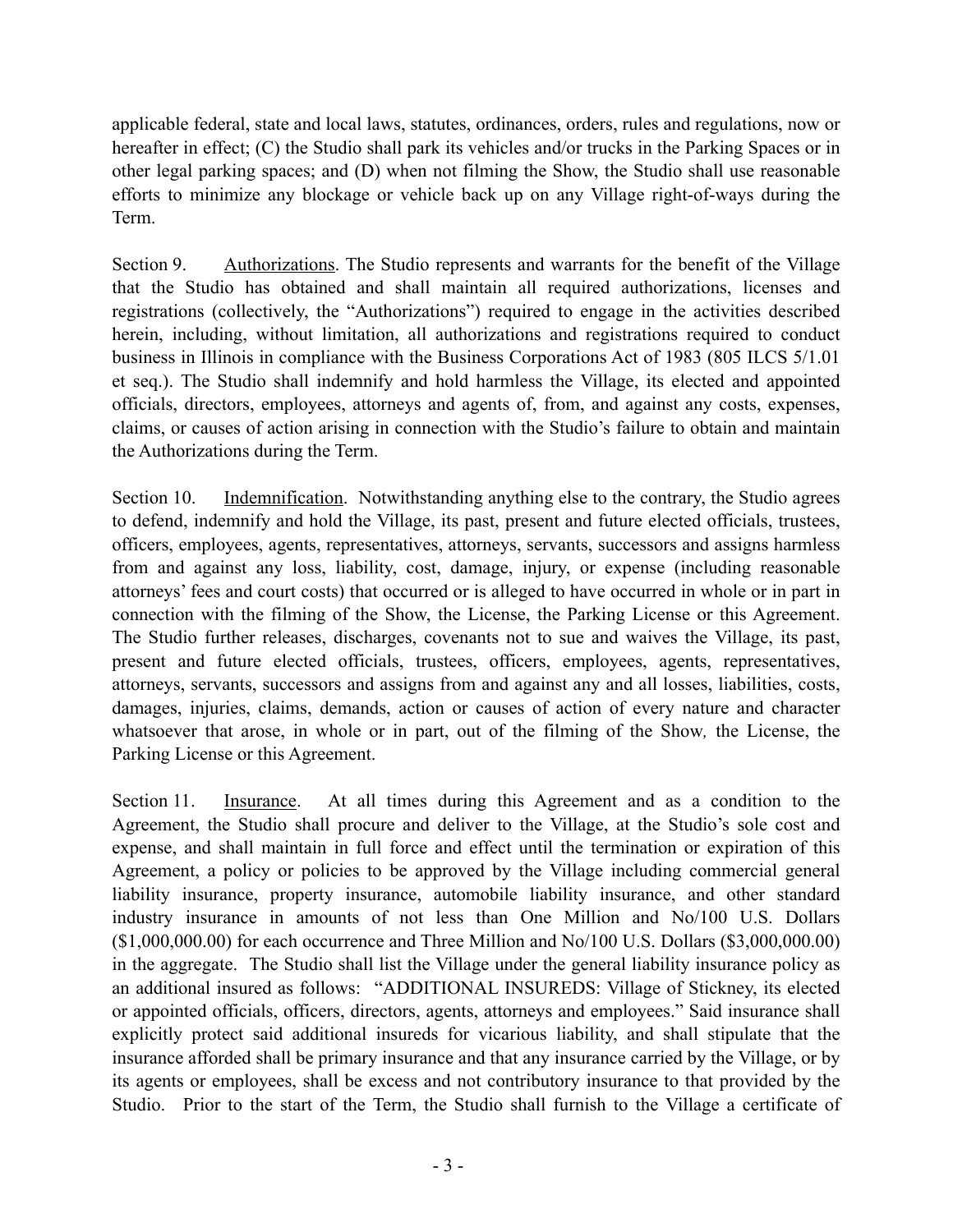insurance indicating that the coverage is in effect and said insurance shall remain in effect during all periods during which this Agreement is in effect.

Section 12. Village Property. The Studio has examined and knows the condition of the Premises and agrees that the Studio has received the same in good condition and repair, and acknowledges that no representations as to the condition and repair, and no agreements or promises to decorate, alter, repair or improve the Premises or the Parking Spaces, have been made by the Village or an agent or representative of the Village prior to or at the execution of this Agreement. IT IS UNDERSTOOD AND AGREED THAT THE VILLAGE IS NOT MAKING AND HAS NOT AT ANY TIME MADE ANY REPRESENTATIONS OR WARRANTIES OF ANY KIND OR CHARACTER, EXPRESSED OR IMPLIED, WITH RESPECT TO THE PREMISES, INCLUDING, BUT NOT LIMITED TO, ANY WARRANTIES OR REPRESENTATIONS AS TO HABITABILITY, MERCHANTABILITY, FITNESS FOR A PARTICULAR PURPOSE, ZONING, USAGE, LATENT OR PATENT PHYSICAL OR ENVIRONMENTAL CONDITION, UTILITIES, OPERATING HISTORY OR PROJECTIONS, GOVERNMENTAL APPROVALS, THE COMPLIANCE OF THE PREMISES WITH GOVERNMENTAL LAWS, OR ANY OTHER MATTER OR THING REGARDING THE PREMISES. THE STUDIO ACKNOWLEDGES AND AGREES THAT STUDIO SHALL USE THE PREMISES AND THE PARKING SPACES PURSUANT TO THE LICENSE AND THE PARKING LICENSE AND TO THIS AGREEMENT "AS IS, WHERE IS, WITH ALL FAULTS". THE VILLAGE IS NOT LIABLE FOR OR BOUND BY, ANY EXPRESSED OR IMPLIED WARRANTIES, GUARANTIES, STATEMENTS, REPRESENTATIONS OR INFORMATION PERTAINING TO THE PREMISES OR PARKING SPACES OR RELATING THERETO.

Section 13. Failure to Enforce Not a Waiver. Failure of either party to enforce any part of this Agreement is not a waiver of any right to enforce said part or any other part of this Agreement.

Section 14. Transfers by the Studio. The Studio shall not assign or otherwise transfer any of the Studio's rights under this Agreement without the prior written consent of the Village. The Studio shall in no event be released from liability under this Agreement.

Section 15. Default and Termination. If the Studio fails to cure any material breach of this Agreement within ten (10) calendar days after written notice thereof, the Village may, in its sole and absolute discretion, choose to pursue any remedy or legal action available to the Village including, but not limited to, bringing a lawsuit against the Studio. If the Village prevails in such an action, the Studio shall reimburse the Village for all costs incurred by the Village in connection with a material breach by the Studio, including reasonable attorneys' fees.

Section 16. Severability. If any provision of this Agreement shall be held invalid or unenforceable by a court of competent jurisdiction, the remainder of this Agreement shall not be affected thereby but shall continue to be valid and enforceable to the fullest extent permitted by law.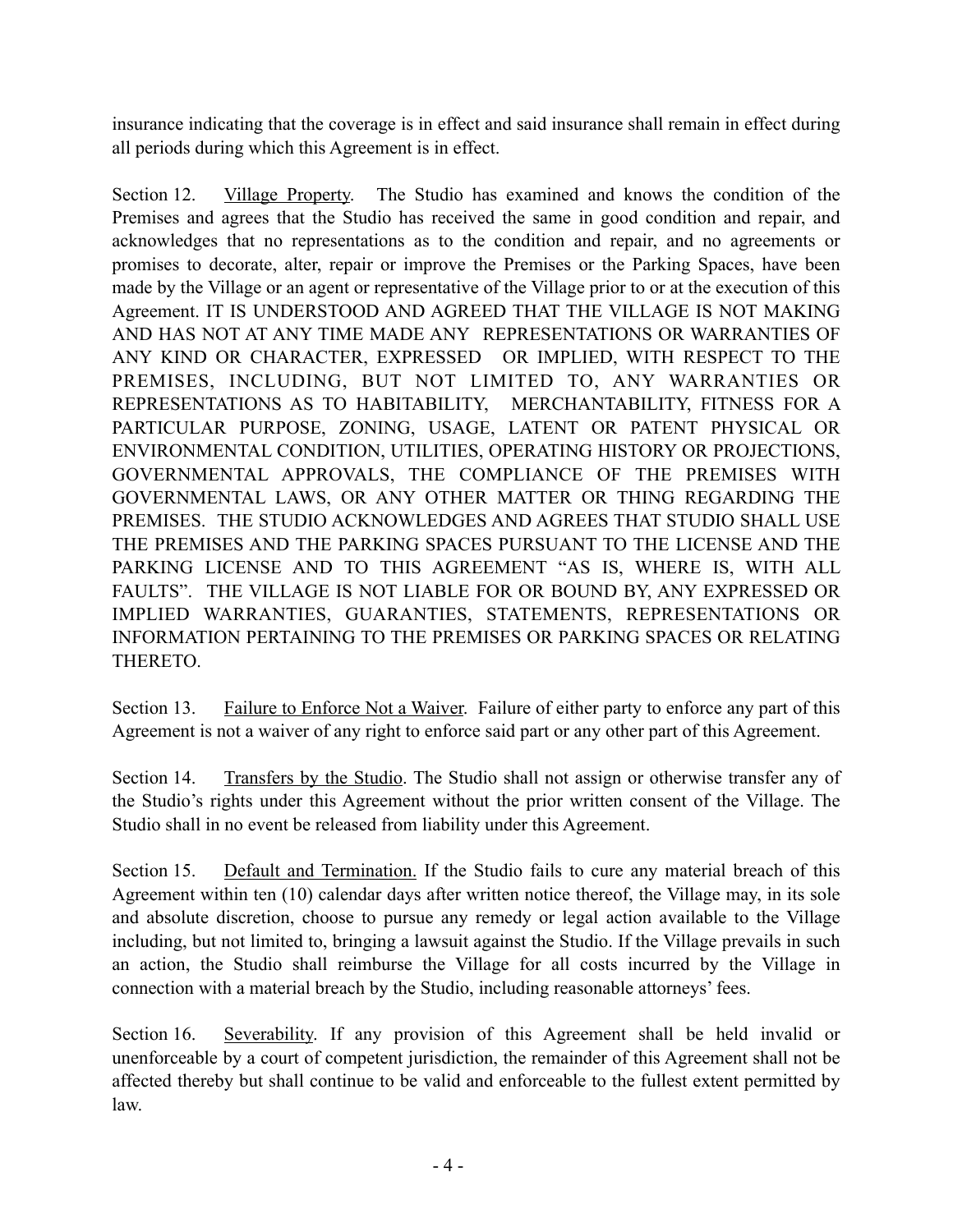Section 17. Authority to Enter Into the Agreement. Each of the Parties to this Agreement represents and warrants that it has the full right, power, legal capacity and authority to enter into and perform its respective obligations hereunder and that such obligations shall be binding upon such Party without the requirement of the approval or consent of any other person or entity in connection herewith.

Section 18. Construction and Governing Law. Construction and interpretation of this Agreement shall at all times and in all respects be governed by the laws of the State of Illinois, without regard to its conflicts of laws principles. The Parties acknowledge that they had an opportunity to and did negotiate over the terms of this Agreement. The Parties acknowledge that they have been given a reasonable opportunity and length of time to have the terms of this Agreement considered and reviewed by legal counsel, if desired, and to consider, review, revise and sign this Agreement, and agree that this period has been reasonable and adequate. Therefore, the normal rules of construction, to the extent that any ambiguities are to be resolved against the drafting Party, shall not be employed in the interpretation of this Agreement. Any action or claim arising under this Agreement shall be brought in the Circuit Court of Cook County, Illinois.

Section 19. Third Party Rights. This Agreement is not intended to create, nor shall it be in any way interpreted or construed to create, any third party beneficiary rights in any person not a party hereto unless otherwise expressly provided herein.

Section 20. Entire Agreement. This Agreement contains the entire agreement between the Parties hereto and supersedes all prior agreements, oral or written, with respect to the subject matter hereof. The provisions of this Agreement shall be construed as a whole and not strictly for or against any Party.

Section 21. Construction. In construing the provisions of this Agreement and whenever the context so requires, the use of a gender shall include all other genders, the use of the singular shall include the plural, and the use of the plural shall include the singular.

Section 22. Notices, Demands and Communications. Formal notices, demands, and communications between the Parties shall be sufficiently given if, and shall not be deemed given unless, secured personally, or dispatched by certified mail, return receipt requested, or by facsimile transmission or reputable overnight delivery service with a receipt showing date of delivery, to the Parties as follows:

If to the Village: Village President 6533 Pershing Road Stickney, Illinois 60402 708-749-4400 (phone) 708-749-4451 (fax)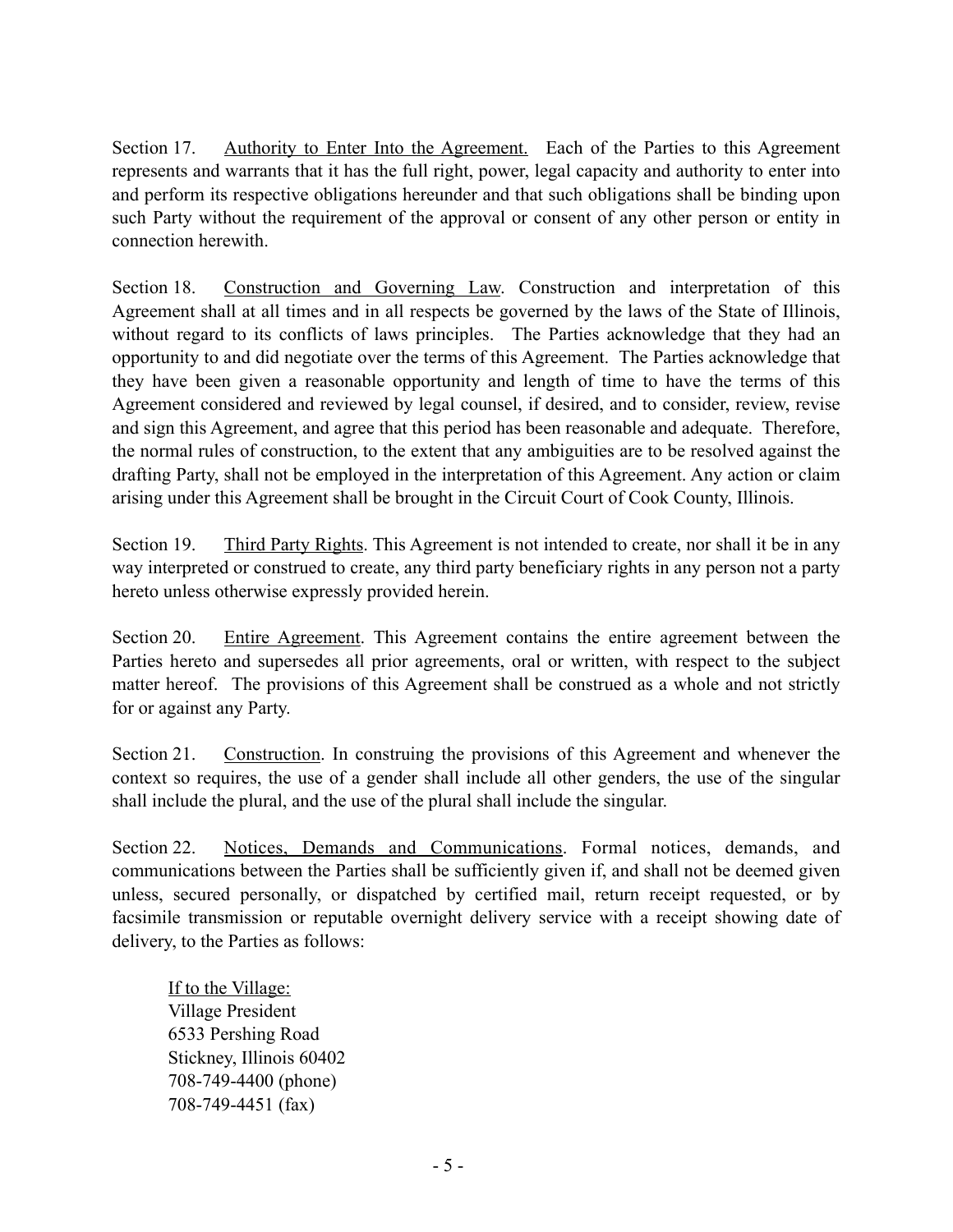*With a copy to:*  Michael T. Del Galdo Del Galdo Law Group, LLC 1441 S. Harlem Berwyn, Illinois 60402

 $\mathcal{L}_\text{max}$  $\mathcal{L}_\text{max}$  $\mathcal{L}_\text{max}$  $\mathcal{L}_\text{max}$ 

If to the Studio:

Such written notices, demands and communications may be sent in the same manner to such other addresses as the affected Party may from time to time designate by mail as provided in this section. Delivery shall be deemed to have occurred at the time indicated on the receipt for delivery or refusal of delivery.

Section 23. Prevailing Party. In the event of a dispute arising out of enforcement of this Agreement, the Parties hereto acknowledge and agree that the prevailing party shall be entitled to recover all costs, charges, expenses, and their reasonable attorneys' fees arising as a result thereof. Prevailing party shall mean any defendant found not liable on any and all counts and/or any plaintiff recovering on any count.

Section 24. Non-Waiver of Immunity. The Village by entering into this Agreement does not waive any immunity provided by local, state or federal law including, but not limited to, the immunities provided by the Local Governmental and Governmental Employees Tort Immunity Act (745 ILCS 10/1-101, et seq.).

Section 25. Confidentiality. The Parties hereby acknowledge that the Village is a public body and unit of local government and is therefore subject to the laws of the State of Illinois, including the Illinois Freedom of Information Act ("FOIA"). This Agreement and any related documentation may be released for public inspection in accordance with Illinois law.

Section 26. Multiple Originals; Counterparts. This Agreement may be executed in multiple originals, each of which shall be deemed to be an original. A signature affixed to this Agreement and transmitted by facsimile shall have the same effect as an original signature.

## *(THE REMAINDER OF THIS PAGE INTENTIONALLY LEFT BLANK.)*